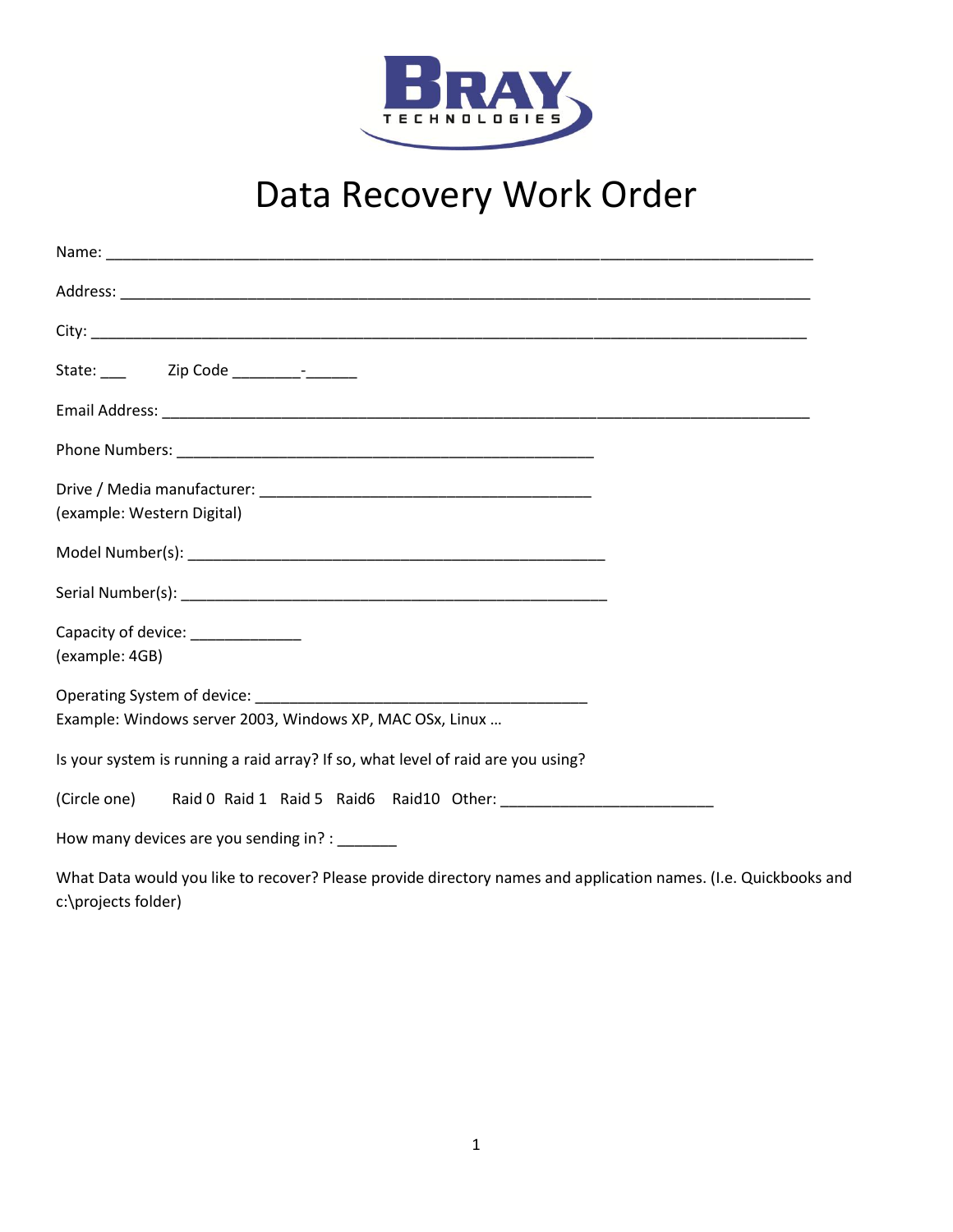Bray Technologies offers express service (additional \$100 per device) and standard service. With express service your data recovery diagnosis will start within one business day of receipt of the device. With standard service, your data recovery diagnosis will start within 3 to 5 business days of receipt of the device.

Check one:

\_\_\_ Express service (additional cost of \$100 per Device above diagnosis fee)

\_\_\_ Standard Service

## **Pricing structure:**

\*Media is the storage medium we return your data on. This is normally an external hard drive @ \$99 to \$149 \*Shipping is based on the cost for return shipping service level – Next day, ground, ect….

**Basic Recovery starts at \$250** per device + Media + return shipping

**Advanced recovery starts at \$450** per device + repair parts + Media + return shipping

**Clean room repair starts at \$750** per device + repair parts + media + return shipping

**Raid recovery starts at \$600** per device + additional services + repair parts + media + return shipping

We charge accordingly to the difficulty level and time spent on recovery. We feel this is the fairest method. If your drive is an easy recovery, you are charged the lower rate. The raid arrays start at \$600 per drive. Additional services may be charged if we have to repair a physical problem in our clean room like a platter swap or head stack replacement.

**You are required to pay the diagnosis fee prior to any work being performed.** You will be presented with the firm quote once the diagnosis is finished. Some of our quotes are based on a range like \$900 to \$1100 based on parts that might be required. When a hard drive model is discontinued, our only option is to purchase used hard drives for parts. Sometime these used drives parts are not perfect and we may need to purchase multiple drives.

**Diagnosis fee required upon receipt.** The diagnosis fee is applied toward the repair cost but is non-refundable if you choose not to have the recovery performed or the device is not recoverable.

## **Standard service diagnosis is \$99 per device**

## **Express service is \$199 per device and will be started within one business day of receipt.**

## **Bray Technologies Inc. accepts Visa, MasterCard and Discover:**

| Circle card type: Visa                   | Master Card | Discover |  |  |
|------------------------------------------|-------------|----------|--|--|
|                                          |             |          |  |  |
|                                          |             |          |  |  |
| Expiration date: /                       |             |          |  |  |
| 3 digit Security code from back of card: |             |          |  |  |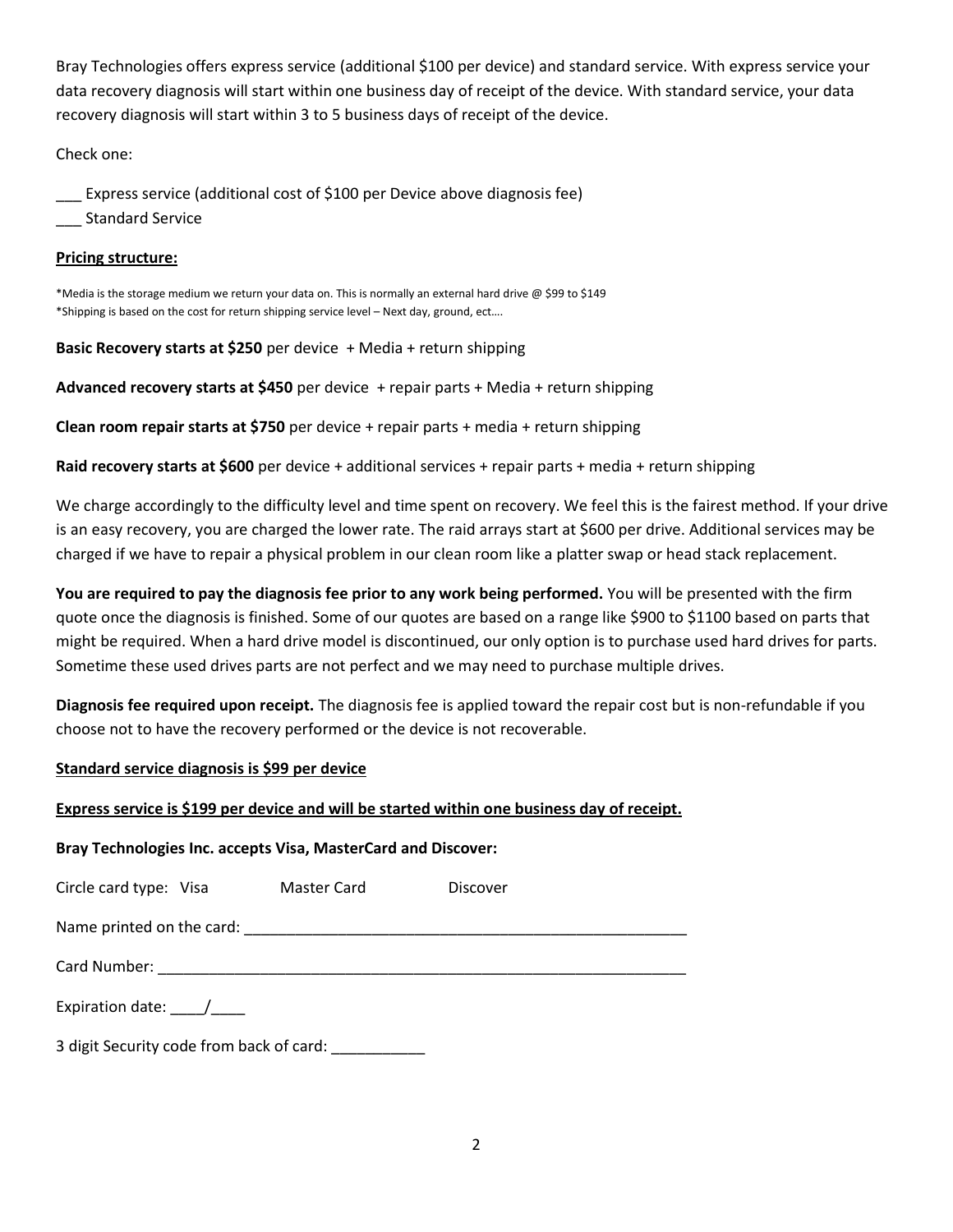### **Legal Agreement**: Terms and conditions

In no event will Bray Technologies Inc. be liable for any damages whatsoever, including without limitation damages for loss or damage occurring in transit, loss of data, loss of business profits, business interruption, or other pecuniary loss, or incidental, consequential or indirect damages arising from the Engagement, even if Bray Technologies Inc. or an authorized representative has been advised of the possibility of such damages. Customer acknowledges that the estimated and actual fees and charges reflect this limitation of liability and allocation of risk. The parties agree the total liability of Bray Technologies Inc. to Customer under this Agreement shall in no event exceed the total sums paid by Customer to Bray Technologies Inc.

#### **Customer's Representation and Indemnification.**

Customer warrants to Bray Technologies Inc. that it is the owner of, and/or has the right to be in possession of, all equipment/data/media furnished to Bray Technologies Inc., and that its collection, possession, processing and transfer of such equipment/data/media is in compliance with data protection laws to which Customer is subject; and Customer will defend, at its expense, indemnify, and hold Bray Technologies Inc. harmless against any damages or expenses that may occur (including reasonable attorneys' fees), and pay any cost, damages, or attorneys' fees awarded against Bray Technologies Inc. resulting from Customer's breach of this section.

#### **Additional terms**

The parties agree that the laws of the state of Indiana shall govern this Agreement and agree to venue in Indianapolis, IN; provided, however, that if any provision of this Agreement is in violation of any applicable law, such provision shall to such extent be deemed null and void, and the remainder of the Agreement shall remain in full force and effect. Except for the obligation to make payments, nonperformance of either party shall be excused to the extent performance is rendered impossible due to causes beyond such party's reasonable control. This Agreement, together with any exhibits or other attachments provided by Bray Technologies Inc., constitutes the entire Agreement between the parties in relation to this subject matter and supersedes all other terms including any Customer purchase order terms.

#### **I agree to the Legal Agreement: Terms and conditions, Customer's Representation and Indemnification and Additional terms.**

Customer Name Printed: \_\_\_\_\_\_\_\_\_\_\_\_\_\_\_\_\_\_\_\_\_\_\_\_\_\_\_\_\_\_\_\_\_\_\_\_\_\_\_\_\_\_\_\_\_\_\_\_\_\_\_

Customer Signature: \_\_\_\_\_\_\_\_\_\_\_\_\_\_\_\_\_\_\_\_\_\_\_\_\_\_\_\_\_\_\_\_\_\_\_\_\_\_\_\_\_\_\_\_\_\_\_\_\_\_\_\_\_\_

Date:  $\frac{1}{\sqrt{2\pi}}$